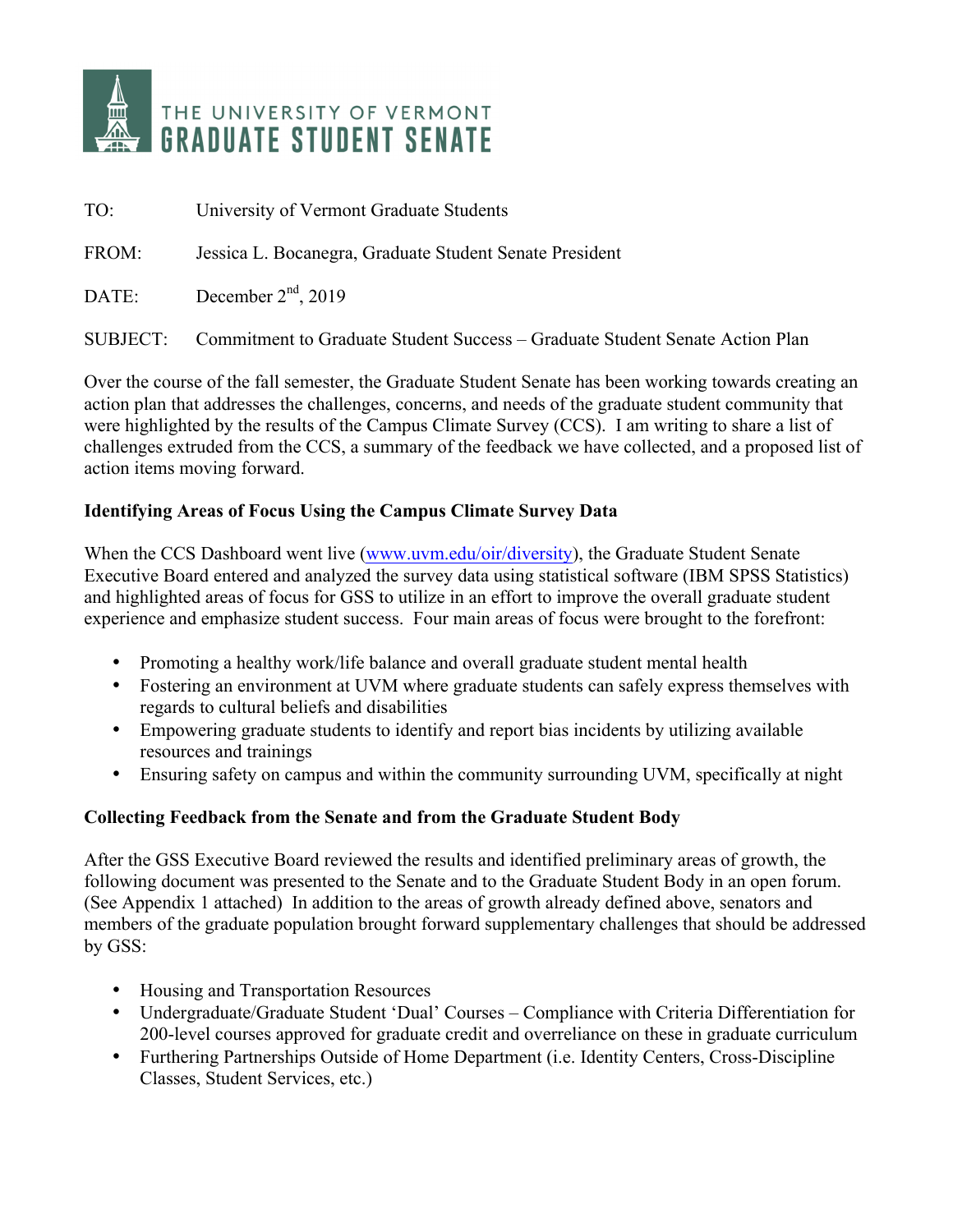## **Actionable Items Moving Forward**

The Graduate Student Senate is committed to the betterment of the graduate student experience and the overall success of graduate students. With President Garimella echoing this sentiment, I would like to share a few of the initiatives GSS is working on and a few items that have recently been put into place:

## **Initiatives in Progress as a Result of CCS Data and Graduate Student Feedback:**

- The GSS Mental Health Promotion Committee has been working with Counseling and Psychiatry Services (CAPS) to offer extended hours that are more in line with those of a graduate students' schedules. This committee has also been working with Dr. Harry Chen, Executive Director of the Center for Health and Wellbeing (CHWB) and Public Health Officer at UVM, to create a pamphlet designed to elucidate the resources available through the CHWB.
- The GSS Diversity, Equity, and Inclusion Committee will be hosting their second annual multicultural night to provide a platform for international students to discuss their experiences, concerns, and how to further promote an inclusive environment here at UVM.
- GSS will partner with UVM Student Accessibility Services to ensure our events are accessible to all graduate students.
- GSS will partner with the Graduate College to host a series of trainings and workshops throughout the year to address bias incidents, students of concern, and sexual harassment reporting.
- GSS will host more workshops with varying identity centers and student services on campus to inform students of different services each center provides.
- GSS is partnering with the Student Government Association to encourage UVM to transition to using the LiveSafe App (https://www.livesafemobile.com/) to protect students when on campus and within the surrounding community and to easily report unsafe incidents to mitigate risk.
- GSS has agreed to update the 'Pawbook' to serve as an information and resource guide for current graduate students and hopes for it to be sent out to the 2020-2021 incoming first-year graduate student class.
- GSS will partner with the Graduate College to develop a list of concerns regarding the current course use of 200-level courses approved for graduate credit and draft a resolution to present to the Faculty Senate Curricular Affairs Committee.

#### **Movement on Issues as a Result of CCS Data and Graduate Student Feedback:**

- GSS has hosted a workshop (Fall 2019) with UVM Living Well that focused on promoting healthy work/life balance and practicing mindfulness. We are planning to host more workshops in the spring semester to make graduate students aware of the services and resources available to us.
- UVM Transportation and Parking Services has put into place an occasional use parking pass program for graduate students. Graduate students, upon request with proper notice, will have access to a 24-hour parking pass for \$2/pass. Any graduate student, regardless of address, will be able to participate in this program. Each student will be allowed to utilize this pass up to six times per semester.
- The Dean of Students, Dr. David Nestor, has recently announced a web page containing all web forms necessary for incident and concern reporting. Although this is not a substitute for trainings and workshops, this is a step in a positive direction and makes the resources much more accessible. (https://www.uvm.edu/deanofstudents/student\_advocacy)